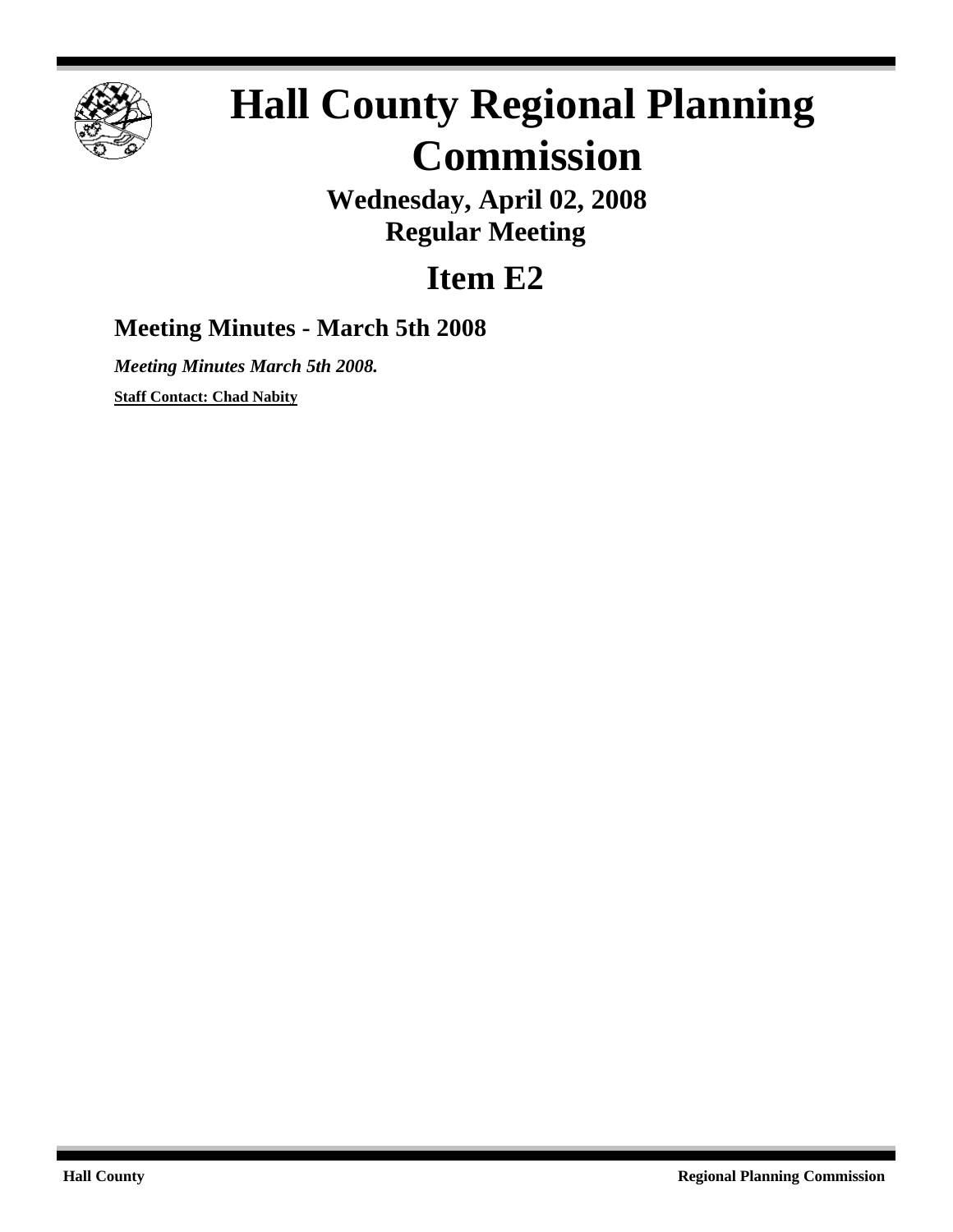

#### THE REGIONAL PLANNING COMMISSION OF HALL COUNTY, GRAND ISLAND, WOOD RIVER AND THE VILLAGES OF ALDA, CAIRO, AND DONIPHAN, NEBRASKA

**Minutes** for March 5, 2008

The meeting of the Regional Planning Commission was held Wednesday, March 5, 2008, in the Community Meeting Room - City Hall – Grand Island, Nebraska. Notice of this meeting appeared in the "Grand Island Independent" February 23, 2008.

| Present: | Pat O'Neill<br>Karen Bredthauer<br>Don Snodgrass<br>John Amick<br><b>Mark Haskins</b> | Leslie Ruge<br>Dianne Miller<br>Jaye Monter<br>Debra Reynolds<br><b>Scott Eriksen</b> |
|----------|---------------------------------------------------------------------------------------|---------------------------------------------------------------------------------------|
| Absent:  | Bill Hayes, Lisa Heineman                                                             |                                                                                       |
| Other:   | Steve Riehle, Public Works Director; Joyce Haase, Bob<br>Niemann                      |                                                                                       |
| Staff:   | Chad Nabity, Rose Woods                                                               |                                                                                       |
| Press:   |                                                                                       |                                                                                       |

#### **1. Call to order.**

Chairman O'Neill called the meeting to order; a little past 6:00 p.m. He stated that this was a public meeting subject to the open meetings laws of the State of Nebraska. He noted that the requirements for an open meeting were posted on the wall in the room and easily accessible to anyone who may be interested in reading them.

#### **2. Minutes of February 6, 2008 meeting.**

A correction request was made to change the February 6, 2008, minutes to reflect that neither Casey Sherlock and nor anyone from the Hall County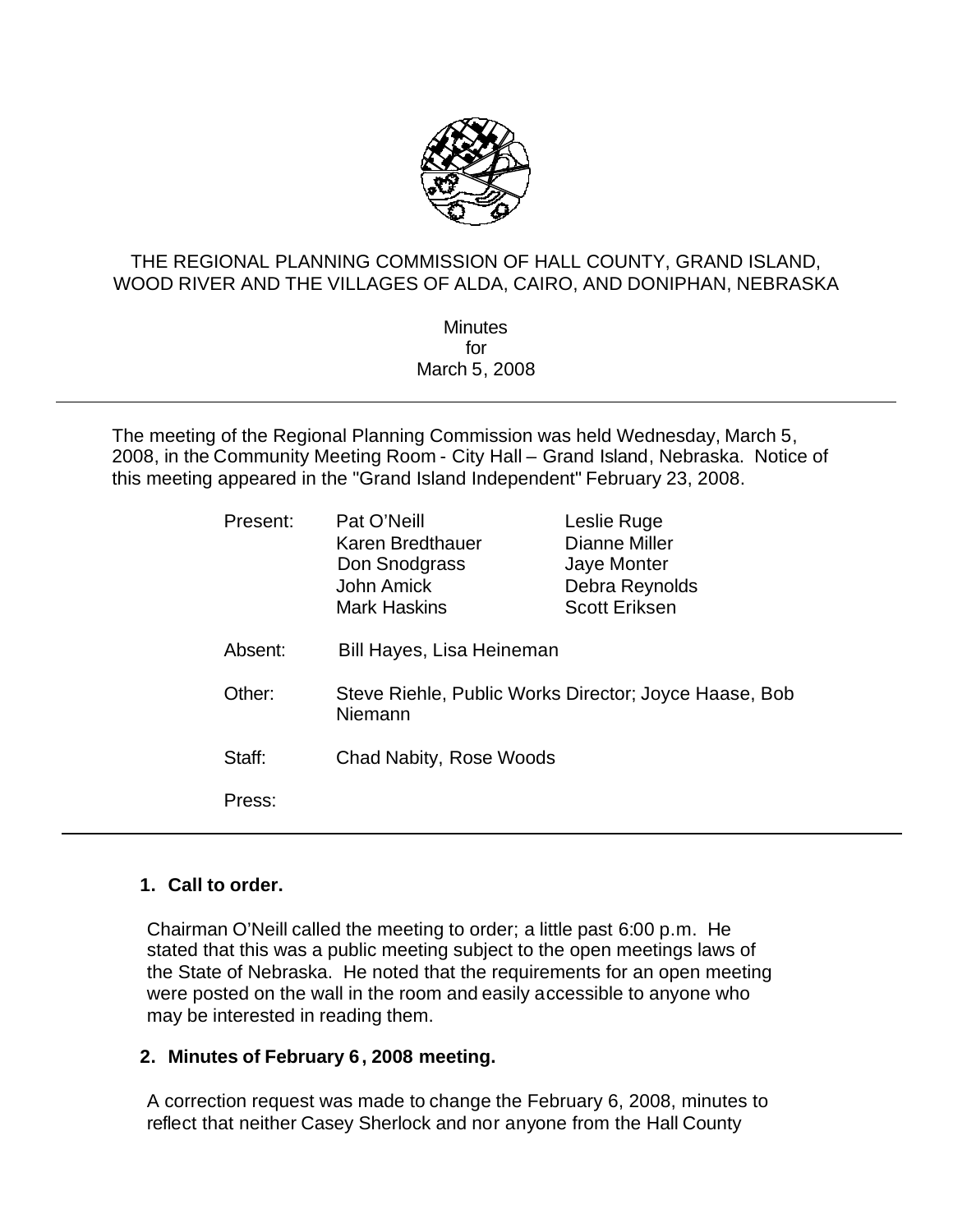Public Works department was present concerning the adoption of 1 & 6 Year Hall County Road Improvement Plan.

A motion was made byAmick, and seconded by Ruge, to approve the Minutes of the February 6, 2008 meeting with the above changes as presented.

The motion carried with 8 members present voting in favor (Amick, Miller, O'Neill, Ruge, Reynolds, Haskins, Bredthauer, Snodgrass) and 2 members present abstaining (Monter, Eriksen).

#### **3. Request time to speak.**

No members of the public requested a time to speak**.** Amick requested that Nabity send a copy of the transportation section of the Hall County Comp Plan to Casey Sherlock. He also requested that the a request is made to the Hall County Roads Department to submit their 1 and 6 year plan to the Planning Department in December so that it can be reviewed prior to the February meeting where action will take place. A suggestion was made to form a planning commission committee to meet with the Hall County Public Works Committee later this year to work out the details of that request.

#### **Consent Agenda**

Requested by O'Neill to take agenda items 4, 5 and 6 with a single vote. Nabity briefly described each item. Ruge requested that agenda item 6 be taken by itself.

**4. Final Plat –** Spencer Acres Subdivision located west of Gunbarrel Rd., between Ravenwood Subdivision and Hidden Lakes Subdivision, Grand Island, Hall County, Nebraska. (2 lots)

**5. Final Plat -** Copper Creek Second Subdivision located south of Old Potash Highway and east of Engleman Road, Grand Island, Hall County, Nebraska. (7 lots & 1 Out lot)

A motion was made by Haskins, and seconded by Bredthauer, to recommend approval of the Agenda Items 4 and 5 as presented.

A roll call vote was taken and the motion passed with 10 members present (Miller, Amick, O'Neill, Ruge, Reynolds, Monter, Haskins, Eriksen, Bredthauer, Snodgrass) voting in favor.

**6. Final Plat –** Hieb Subdivision – Alda located between Schimmer Drive and Pine Street, west of Mulberry Street, in the Village of Alda, Hall County, Nebraska. (2 lots)

The Agenda item 6 was considered by the Commissioners.